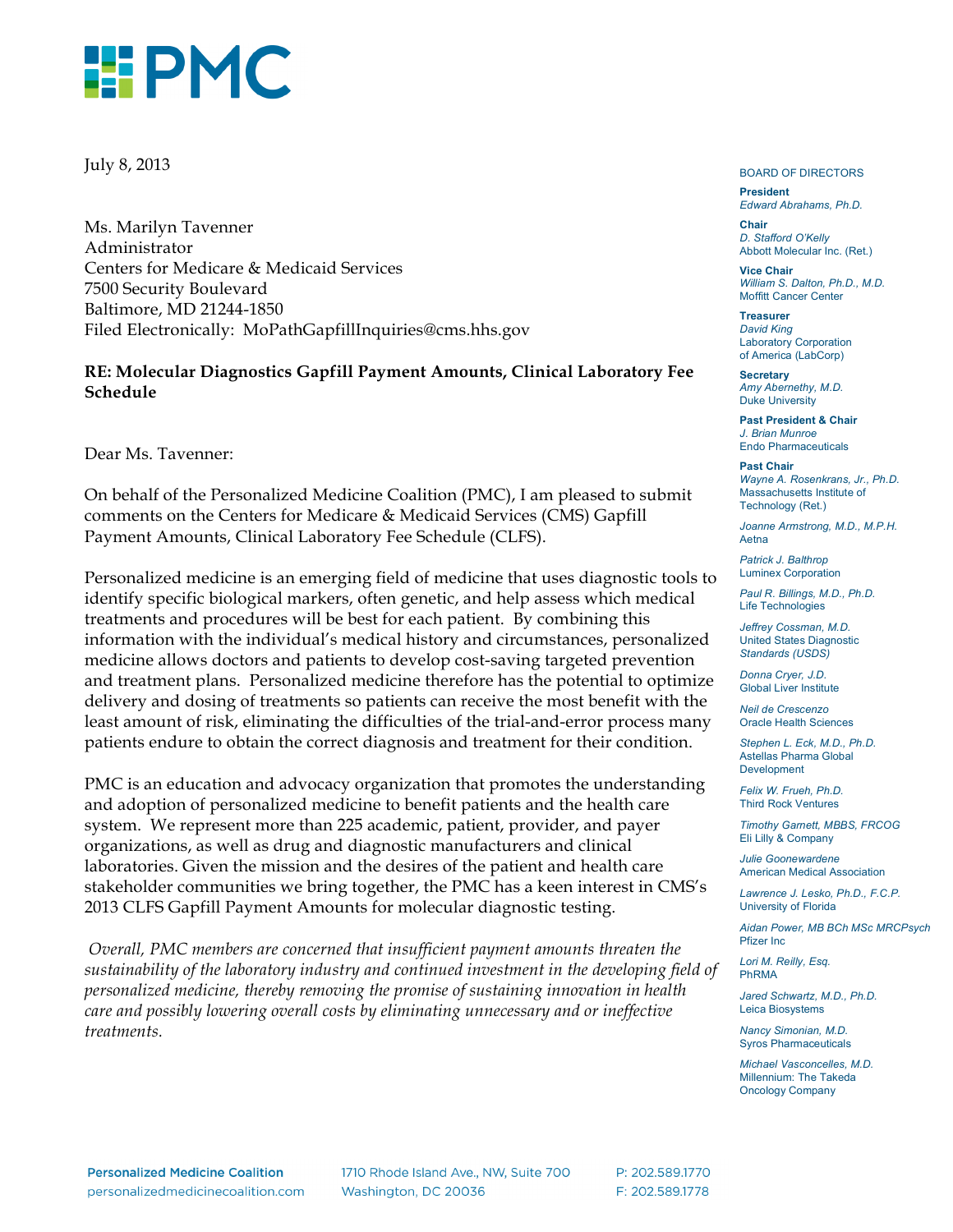*Specifically, PMC believes that the proposed molecular diagnostic gapfill payment schedule:*

- *threatens the future of healthcare by not addressing potential unintended consequences*
- *confuses stakeholders due to the lack of transparency in the gapfill process; and*
- *reduces the quality of patient care and patient access.*

### **I. PMC is concerned about the unintended consequences of the proposed gapfill payments on the future of personalized medicine.**

Personalized medicine is changing how medicine is practiced. Its impact is notably evident in serious and lifethreatening conditions that have previously lacked efficacious treatments. Through the use of molecular diagnostics, health care quality is increasing while efficiencies of health care delivery are improving. *However, poorly developed and executed policy decisions, like the gapfill payment process, will negatively impact healthcare quality improvements in three ways, namely:*

- *halting drug-diagnostic company collaborations which, in turn, will impede the development of targeted medicines;*
- *discouraging investment in the life sciences, and*
- *triggering national job loss in the science and technology sector.*

The co-development of a drug product with a companion diagnostic test is still a fairly nascent field filled with uncertainty for many pharmaceutical companies and diagnostic test developers. Among its challenges are the substantial time and resource commitments for the research and development of diagnostic tests linked to therapies but also the delivery of these innovations by providers. The prospect of insufficient reimbursement for tests, perhaps below the costs of diagnostic test development, conduct, and interpretation, will further compound these challenges. PMC fears that companies will be less likely to invest in diagnostic tests even though the tests hold the potential to provide better health care at lower costs. Furthermore, some of our members report that drug and diagnostic companies are having difficulties constructing co-development agreements because the reimbursement considerations for drug and test combinations in clinical practice are unclear.

Another source of support for the development of new diagnostic tests is the venture capital community. Many innovative personalized medicine diagnostics are developed and brought to market by venture-backed small companies. PMC is concerned that venture companies will view policies like CMS's gapfill payment process as an ominous sign for the future of the life sciences sector. Faced with the probability of inadequate return on their investment, they will choose to halt investment in the life sciences, particularly diagnostic tests, which will slow medical progress and new treatment options for patients, a trend that has already begun.

Finally, we are concerned about the consequences for jobs in science and technology. While large laboratories have diverse menus of services, PMC's membership includes labs that focus exclusively on personalized medicine diagnostics. With payments set at markedly lower levels, we fear these labs will go out of business. We are aware of two labs that have already closed their doors due to this issue. This disruption will endanger patients' and their health care providers' access to testing and weaken our nation's diagnostics industry, ultimately hindering the benefits of personalized medicine in health care.

*We ask that CMS consider these unintended consequences of gapfill payment decisions and other policies as they work through this issue.*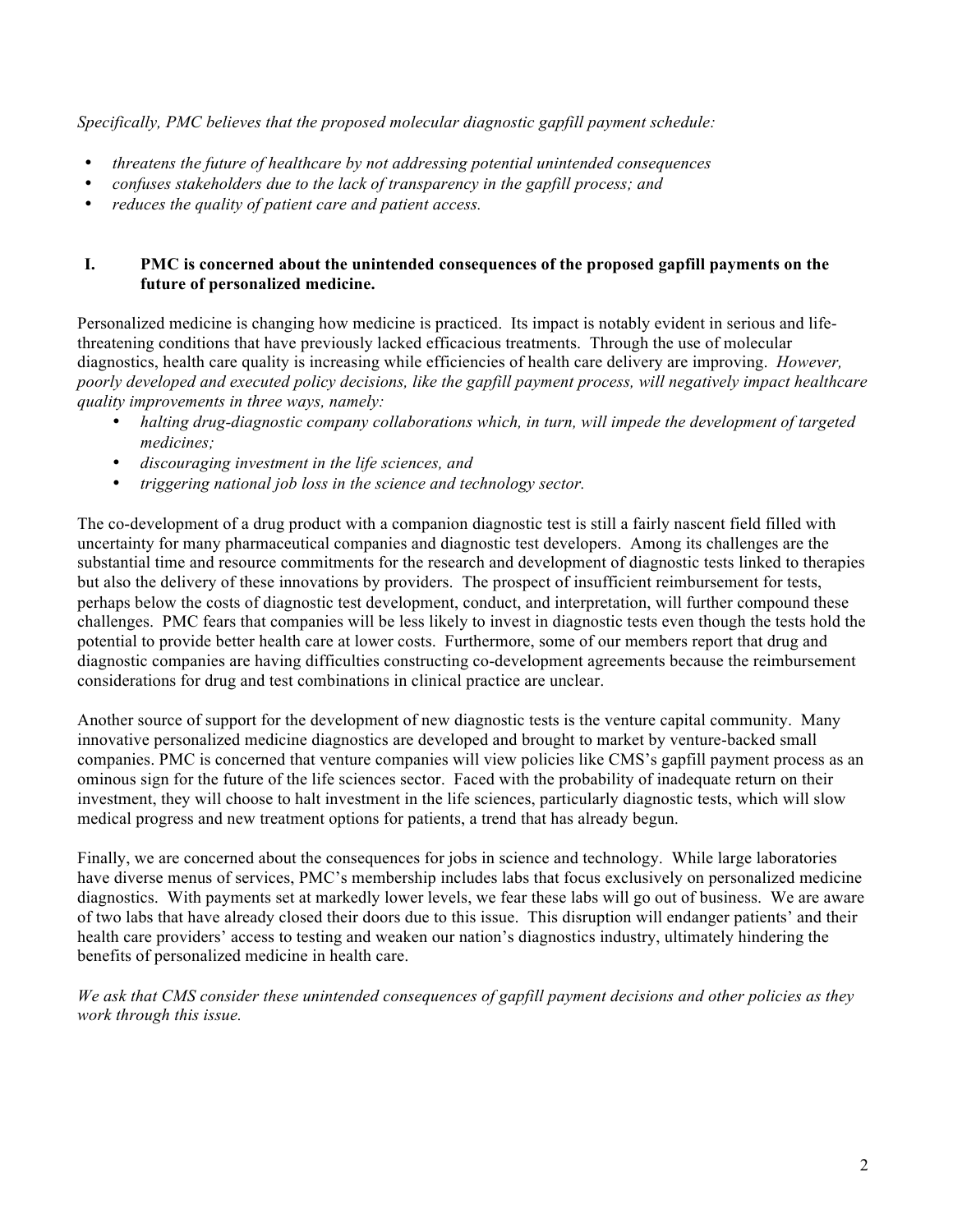### **II. PMC is concerned about the level of stakeholder engagement and the lack of transparency in the gapfill process.**

Before 2013, molecular diagnostic tests were reimbursed through a process in which payments for multiple Current Procedural Terminology (CPT) codes, each describing a part of the test, were "stacked" to arrive at the final payment for a test. As part of efforts to improve transparency in billing, CMS decided to restructure the process. As a result, new CPT codes were developed to describe over 100 molecular tests, most of which have been in standard clinical use for many years. As a first step to setting payments for these new codes, CMS charged regional Medicare Administrative Contractors (MACs) to set new prices through a process called "gapfilling". Some MACs have set pricing at about 30% of what the old code stack provided. Yet in many cases no background information or methodology was given to explain how contractors arrived at those prices. Also, some MACs have failed to determine prices for all codes.

PMC is concerned with how the gapfill process unfolded. It is unclear how each contractor determined prices for codes and how many laboratories provided data for local contractors to consider. Also, since some local MACs appear to have adopted prices established by one of the MACs, it is unclear how CMS can properly use non-independent prices to set national prices. Payments should cover the reasonable cost of supplies, test performance, operating a clinical laboratory, and often test interpretation. Many PMC members report that some of the new prices fall well below this critical threshold.

*To bring transparency to this process, we suggest that CMS request all MACs disclose pricing methodology and describe the data used to determine their new payment schedule. Furthermore, we ask that this process be revisited and revised to be as transparent as possible. We ask for significant stakeholder engagement, including public meetings, in each step of a new process resulting in payments that are evidence-based, transparent, and reflect reasonable costs associated with molecular diagnostics.*

## **III. PMC is concerned about the impact that inadequate payments will have on patient access to high quality care.**

PMC is concerned that inadequate payments are, in essence, a non-coverage decision with the potential to negatively impact treatment decision-making by patients and their health care providers. Coverage decisions should be determined through a separate process and *de facto* non-coverage through payment decisions is not appropriate.

Limiting access to personalized medicine will delay getting the right treatment to the right patient. It will lock in our current one-size-fits-all, trial-and-error system that all stakeholders, including payers, but most importantly patients, would like to move beyond. Identifying the right treatment for the right patient the first time will enable the delivery of high-quality, more efficient, higher-value, care, which is better for patients and better for the health system.

# **Conclusion**

*Coverage and payment decisions should be separate processes. When CMS decides to cover a test, we ask that the payment reflect the reasonable cost of performing that test in a high-complexity molecular laboratory by highly trained professionals, as well as covering the associated research and development costs and capital returns required to attract innovators to the industry. Without this support, the future ability of molecular diagnostics to*